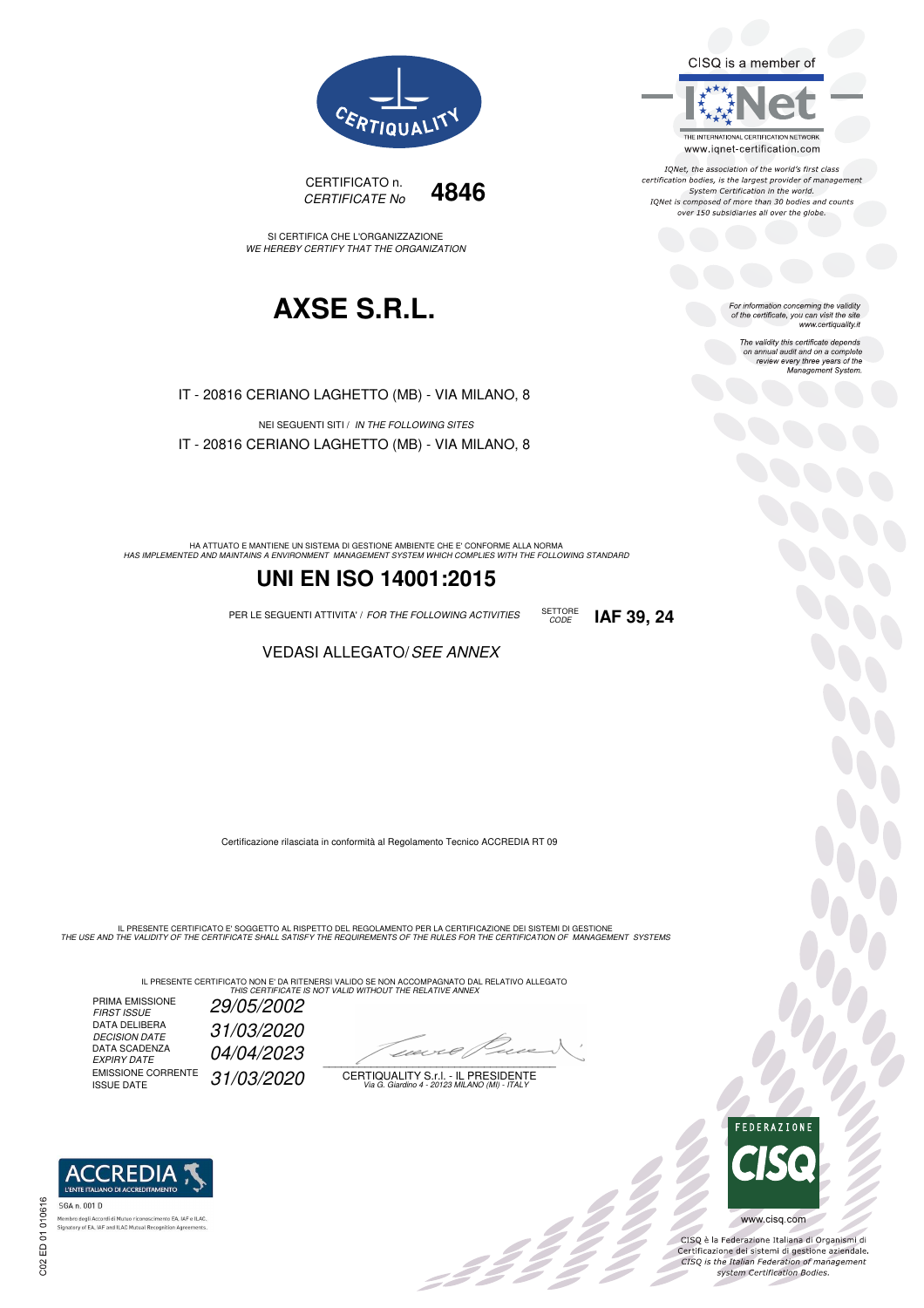CISQ is a member of



IQNet, the association of the world's first class certification bodies, is the largest provider of management System Certification in the world. IONet is composed of more than 30 bodies and counts over 150 subsidiaries all over the globe

> or information concerning the validity of the certificate, you can visit the site

The validity this certificate depends on annual audit and on a complete<br>on annual audit and on a complete<br>review every three years of the<br>Management System.

www.certiquality.it



ANNEX TO CERTIFICATE No Page 1/1 **4846** Pagina

## **AXSE S.R.L.**

ALLEGATO AL CERTIFICATO n.

ATTIVITA' / ACTIVITIES

Servizio di raccolta, trasporto, stoccaggio, recupero e trattamento di rifiuti urbani e speciali, pericolosi e non pericolosi, realizzati tramite processi di riduzione volumetrica, miscelazione, inertizzazione e trattamento chimico-fisico.

Servizio di classificazione dei rifiuti industriali e artigianali con supporto analitico; servizio di indagini e analisi ambientali, realizzato tramite laboratorio.

Servizi di pronto intervento ambientale, di messa in sicurezza, di progettazione ed esecuzione sia dei piani di caratterizzazione che dei progetti di bonifica ambientale, compreso amianto compatto,

realizzati con idonee attrezzature e automezzi equipaggiati.

Attività di intermediazione rifiuti.

Collection, transport, storage, recycling and treatment of urban and special waste, hazardous and non hazardous waste by volumetric reduction processes, mixing, stabilisation and chemical-physical treatment.

Analytically supported classification of industrial and craft waste services; environmental survey and analysis services, by the laboratory.

Chemical emergency response, safety restoring and environmental remediation. Services of design and execution of both characterization plans and environment reclamation plans,

including compact asbestos, with suitable equipment and manned vehicles. Intermediation activity of waste.

> IL PRESENTE ALLEGATO NON E' DA RITENERSI VALIDO SE NON ACCOMPAGNATO DAL RELATIVO CERTIFICATO THIS ANNEX IS NOT VALID WITHOUT THE RELEVANT CERTIFICATE

PRIMA EMISSIONE<br>FIRST ISSUE DATA DELIBERA<br>DECISION DATE DATA SCADENZA

29/05/2002 DECISION DATE 31/03/2020

 $\mathcal{L}$ 

EMISSIONE CORRENTE  $\int 31/03/2020$  certiquality S.f.l. - Il Presidente<br>ISSUE DATE variatino 4 - 20123 MILANO (MI) - ITALY



 $\frac{1}{2}$ 

www.cisq.com

CISO è la Federazione Italiana di Organismi di CISQ e la regerazione italiana di Organismi di<br>Certificazione dei sistemi di gestione aziendale.<br>CISQ is the Italian Federation of management system Certification Bodies.

## **REDIA** SGA n. 001 D Signatory of EA, IAF and ILAC Mu

DATA SCADENZA  $04/04/2023$ <br>
EXPIRY DATE<br>
EMISSIONE CORRENTE  $31/03/2020$  CERTIQUAL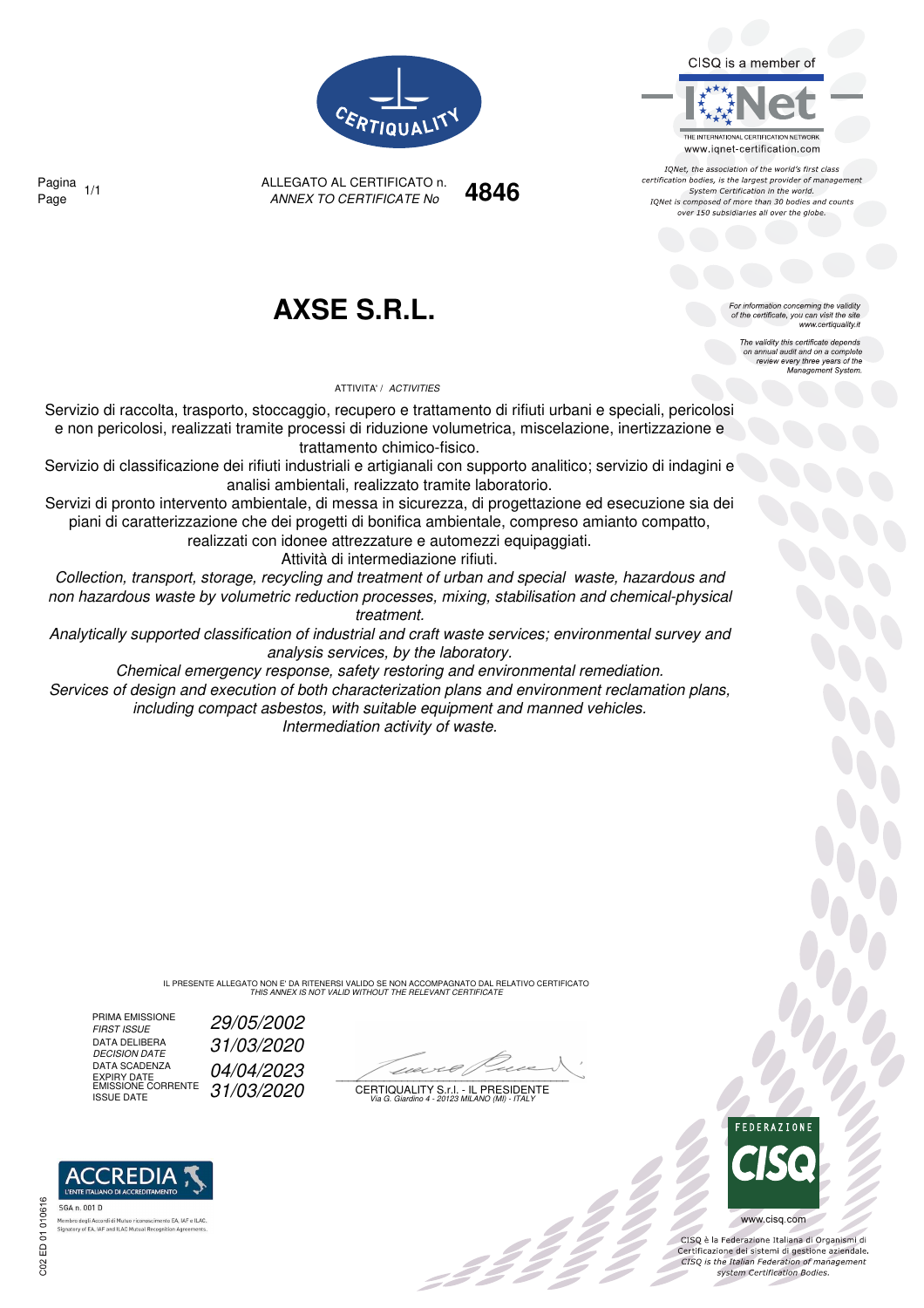®



THE INTERNATIONAL CERTIFICATION NETWORK

# *CERTIFICATE*

has issued an IQNet recognised certificate that the organization:

# **AXSE S.R.L.**

IT - 20816 CERIANO LAGHETTO (MB) - VIA MILANO, 8

for the following scope See annex **Environmental Management System** has implemented and maintains a which fulfills the requirements of the following standard

## **ISO 14001:2015**

Issued on: First issued on: Expires on: **2020-03-31 2002-05-29 2023-04-04** This attestation is directly linked to the IQNet Partner's original certificate and shall not be used as a stand-alone document

*Registration number:* **IT-21895**



*Alex Stoichitoiu President of IQNET*



*Ing. Mario Romersi*

*President of CISQ* 

IQNet Partners\*:

AENOR *Spain* AFNOR Certification *France* APCER *Portugal* CCC *Cyprus* CISQ *Italy* CQC *China* CQM *China* CQS *Czech Republic* Cro Cert *Croatia* DQS Holding GmbH *Germany* EAGLE Certification Group *USA* Cro Cert FCAV *Brazil* FONDONORMA *Venezuela* ICONTEC *Colombia* Inspecta Sertifiointi Oy *Finland* INTECO *Costa Rica* IRAM *Argentina* JQA *Japan* KFQ *Korea* MIRTEC *Greece* MSZT *Hungary* Nemko AS *Norway* NSAI *Ireland* NYCE-SIGE *México* PCBC *Poland* Quality Austria *Austria* RR *Russia* SII *Israel* SIQ *Slovenia* RR SIRIM QAS International *Malaysia* SQS *Switzerland* SRAC *Romania* TEST St Petersburg *Russia* TSE *Turkey* YUQS *Serbia* CISQ/CERTIQUALITY S.r.I.<br>
has issued an IQNet recognised certificate that the organizz<br>
FIT - 20816 CERIANO LAGHETTO (MB) - VIA MILANO, 8<br>
the bisoming scope<br>
this improblement and analysis a<br>
first this under maintains a<br>

\* The list of IQNet partners is valid at the time of issue of this certificate. Updated information is available under www.iqnet-certification.com